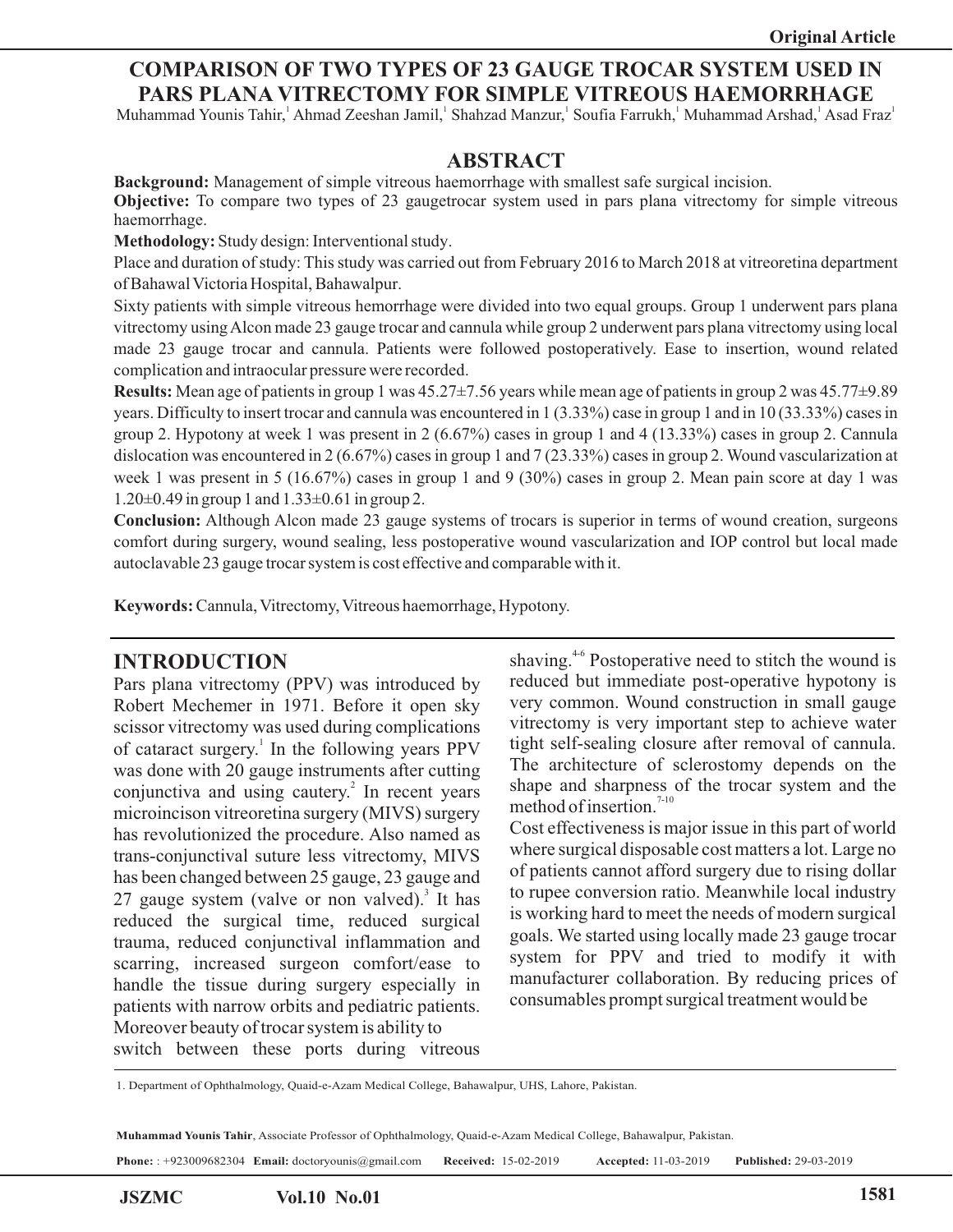given that otherwise could be delayed or denied due to financial constraints.The purpose of this study was to compare the two types of 23 gauge trocar system in terms of safety efficacy and wound healing.

## **METHODOLOGY**

This prospective interventional study was carried out from February 2016 to March 2018 at Vitreo-Retina Department of Bahawal Victoria Hospital, Bahawalpur. Single surgeon performed all surgeries. Sixty eyes of sixty patients having vitreous haemorrhage without TRD involving macula were operated. Written permission was taken from hospital ethical committee. Patients were enrolled from outpatients department after informed written consent. Patients were selected by simple random sampling method then equally divided in two groups. After recording vision, detailed slit lamp examination and B scan PPV was done in group 1 with Alcon 23 gauge trocar system while in group 2 PPV was done with local made 23 gauge trocar system. Standard 3 port trans-conjunctival micro-incision vitrectomy was done in all cases with Alcon Accurus.

In group 1 single go entry was done with cannula mounted on trocar while in group 2 entry was done with 23 gauge MVR blade and cannula was inserted in second step while mounted on blunt tip inserter. Patients were examined on Day 1, Day 7, Month 1 and Month 3. Data collected was patient age, sex, primary pathology for which PPV was done; need to stitch the sclerostomy, IOP with applanation Goldman tonometer, postoperative hypotony and frequency of postoperative wound vascularization with large conjunctival vessels. Post-operative patient discomfort was recorded with visual analogue system (VAS). It is a scale graded 1 to 4 where 4 shows most discomfort. This VAS is used in many epidemiological surveys to measure discomfort or pain. Patients requiring revision surgery/internal/ external tamponade due to any complication were excluded.

We used SPSS version 21. Mean and standard deviation was calculated for age of patients and intraocular pressure. Frequency was calculated for gender of patients, etiology of vitreous hemorrhage, ease to insertion of cannulas, hypotony at 1st day and  $1<sup>st</sup>$  week, sub-conjunctival hemorrhage, cannula dislocation, need to stich sclerostomy site and wound vascularization at 1 week. Chi square test was used to compare frequencies between two groups. Mann-Whitney test was used to compare Visual analogue pain score of patients at day 1 in two groups.

## **RESULTS**

In this study, there were 60 eyes of 60 patients. Mean age of patients in group 1, was  $45.27 \pm 7.56$  years while mean age of patients in group 2 was 45.77±9.89 years. In group 1, there were 16 (53.33%) males and 14 (46.67%) females. In group 2, there were 15 (50%) males and 15 (50%) females. Etiology of vitreous hemorrhage in two groups is shown in table I. Etiology of vitreous hemorrhage in group 1 was found to be Eale's disease in 5 (16.67%) cases, Retinal vein occlusion in 6 (20%) cases, prolife rative diabetic retinopathy in 15 (50%) cases and trauma in 4 (13.33%) cases. Etiology of vitreous hemorrhage in group 2 was found to be Eale's disease in 6 (20%) cases, Retinal vein occlusion in 8 (26.67%) cases, proliferative diabetic retinopathy in 13 (43.33%) cases and trauma in 3 (10 %) cases. Difference in etiology of vitreous hemorrhage between two groups was not statistically significant, with p value was 0.882 and chi-square value was 0.662. Difficulty to insert trocar and cannula was encountered in 1 (3.33%) cases in group 1 and in 10 (33.33%) cases in group 2. Difference between the two groups was statistically significant with p value being 0.003. Chi-square value was 9.02. Hypotony at day 1 was present in 5 (16.67%) cases in group 1 and 9 (30%) cases in group 2. Difference between the two groups was not statistically significant with p value being 0.222. Chi-square value was 1.491. Hypotony at week 1 was present in 2 (6.67%) cases in group 1 and 4 (13.33%) cases in group 2. Difference between the two groups was not statistically significant with p value being 0.389. Chi-square value was 0.74. Subconjunctival hemorrhage was present in 9 (30%) cases in group 1 and 15 (50%) cases in group 2. Difference between the two groups was not statistically significant with p value being 0.071. Chi-square value was 3.27. Cannula dislocation was encountered in 2 (6.67%) cases in group 1 and 7 (23.33%) cases in group 2. Difference between the two groups was not statistically significant with p value being 0.071. Chi-square value was 3.27.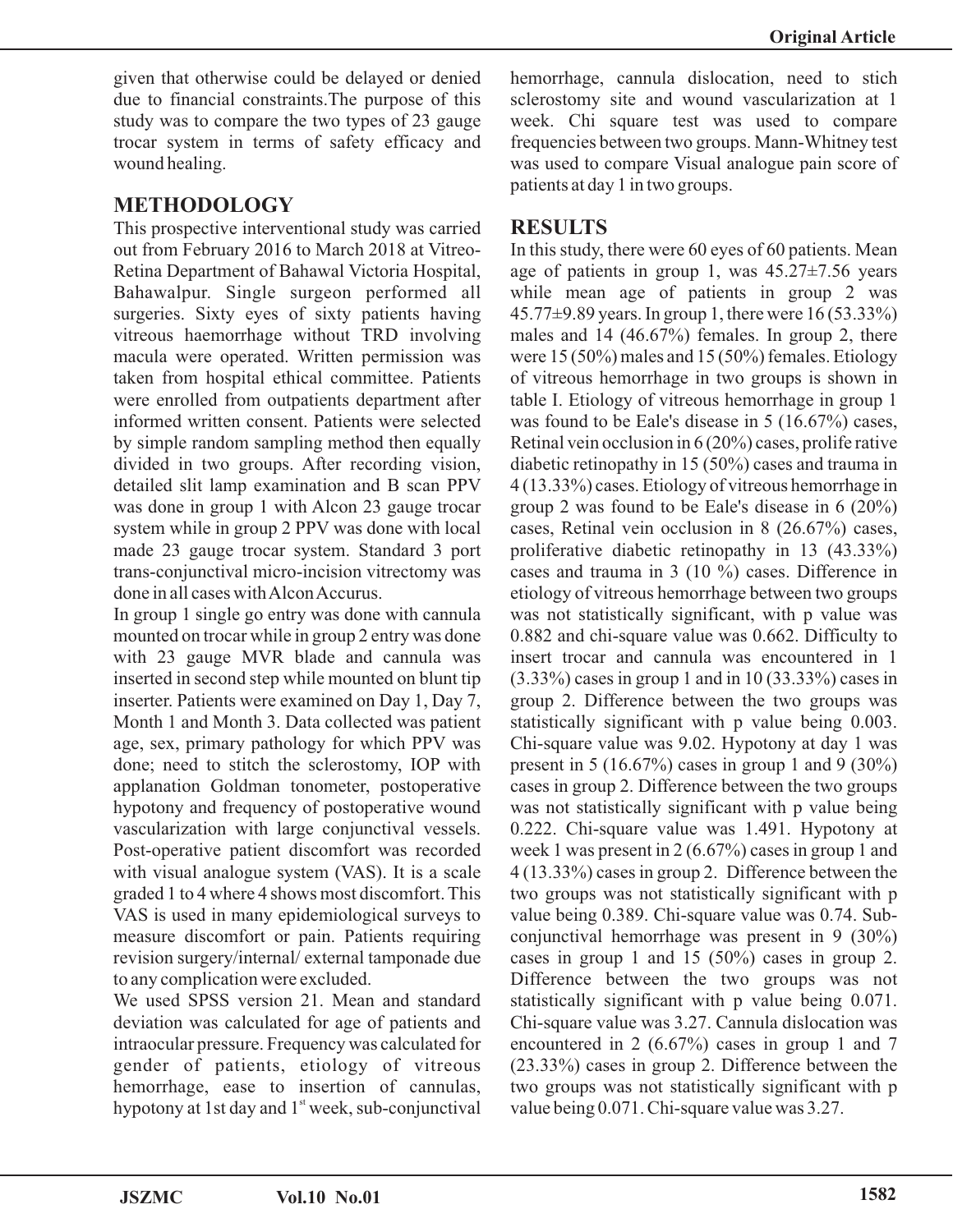Sclerostomy wound was stitched in 4 (13.33%) cases in group 1 and 8 (26.67%) cases in group 2. Difference between the two groups was not statistically significant with p value being 0.14. Chi-square value was 2.22. Wound vascularization at week 1 was present in 5  $(16.67\%)$  cases in group 1 and 9  $(30\%)$  cases in group 2. Difference between the two groups was not statistically significant with p value being 0.20.

**Table I: Istribution of Cases according to Etiology of Vitreous Hemorrhage in two Groups**

|                                            | <b>Etiology of vitreous hemorrhage</b> |                 |                                                                         |                     |    |
|--------------------------------------------|----------------------------------------|-----------------|-------------------------------------------------------------------------|---------------------|----|
| <b>Group of Eale's</b><br>Patients disease |                                        | Retinal<br>Vein | <b>Proliferative</b><br><b>Diabetic</b><br><b>Occlusion</b> Retinopathy | <b>Trauma</b> Total |    |
| Group 1                                    |                                        |                 | 15                                                                      |                     | 30 |
| <b>Group 2</b>                             |                                        |                 | 13                                                                      |                     | 30 |
| Total                                      |                                        | 14              | 28                                                                      |                     | 61 |

Key:

Group 1: Sclerostomy was made by using alcon trocar and cannula

Group 2: Sclerostomy was made by using local made trocar and cannula

**Table II: Intraocular pressure in Group 1 and Group 2**

| <b>Intraocular</b>  | Group of | $\mathbf N$ | Mean  | <b>Standard</b>  |
|---------------------|----------|-------------|-------|------------------|
| pressure            | patients |             |       | <b>Deviation</b> |
|                     | Group 1  | 30          | 15.07 | 3.562            |
| <b>Preoperative</b> | Group 2  | 30          | 15.23 | 3.588            |
| Postoperative at    | Group 1  | 30          | 11.50 | 3.749            |
| 1 day               | Group 2  | 30          | 10.83 | 4.268            |
| Postoperative at    | Group 1  | 30          | 16.07 | 3.562            |
| 1 week              | Group 2  | 30          | 16.23 | 3.588            |
| Postoperative at    | Group 1  | 30          | 14.77 | 3.401            |
| 1 month             | Group 2  | 30          | 15.87 | 3.794            |
| Postoperative at    | Group 1  | 30          | 15.50 | 3.160            |
| 3 month             | Group 2  | 30          | 15.97 | 2.953            |

Key:

Group 1: Sclerostomy was made by using alcon trocar and cannula

Group 2: Sclerostomy was made by using local made trocar and cannula number of cases in each group.

Chi-square value was 1.67. Patients' pain at day 1 was graded according to visual analogue pain score. In group 1 twenty five (83.33%) patients experienced no pain, 4 (13.33%) patients experienced mild pain and 1 (33.33%) patients experienced moderate pain. In group 2 twenty two (73.33%) patients experienced no pain, 6 (20%) patients experienced mild pain and 2 (6.66%) patients experienced moderate pain. Mean pain score at day 1 was 1.20±0.49 in group 1 and 1.33±0.61 in group 2. Difference between the two groups was not statistically significant with p value being 0.34. Mann-Whitney U value was 404. Mean preoperative intraocular pressure in group 1 was 15.07±3.56 mmHg preoperative intraocular pressure in group 2 was  $15.23 \pm 3.59$  mmHg. Mean postoperative intraocular pressure at day 1 was 11.50±3.75 mmHg in group 1 and 10.83±4.27 mmHg in group 2. Mean postoperative intraocular pressure at  $1<sup>st</sup>$  week was  $16.07\pm3.56$  mmHg in group 1 and 16.23±3.58 mmHg in group 2. Mean postoperative intraocular pressure at  $1<sup>st</sup>$  month was 14.77±3.40 mmHg in group 1 and 15.87±3.79 mmHg in group 2. Mean postoperative intraocular pressure at  $3<sup>rd</sup>$  month was 15.50 $\pm$ 3.16 mmHg in group 1 and  $15.97\pm2.95$  mmHg in group 2. Mean intraocular pressure in two groups is given in table II.

#### **DISCUSSION**

This study was carried out at Vitreo-Retina department of Bahawal Victoria Hospital, Bahawalpur. In this study, there were two groups. There were 30 patients in each group. In group 1, sclerostomy was made by using 23 gauge Alcon trocar and cannula. In group 2 sclerostomy was made by using 23 gauge local made trocar and cannula. Mean age of patients in group 1 was  $45.27 \pm 7.56$ years while mean age of patients in group 2 was 45.77±9.89 years. The mean age of patients in our study was less than the age of patients in the study, conducted by Tayyab and coauthors.<sup>4</sup> In their study mean age of patients who underwent pars plana vitrectomy for vitreous hemorrhage was 51.33±14.98 years and 54.66±12.87 years in two groups. In our study, In group 1 there were 16 (53.33%) males and 14 (46.67%) females. In a study conducted by Kayani et al,<sup>5</sup> vitrectomy was performed for vitreous hemorrhage. In their study, there were  $16 (66.7%)$  males and  $8 (33.3%)$  females.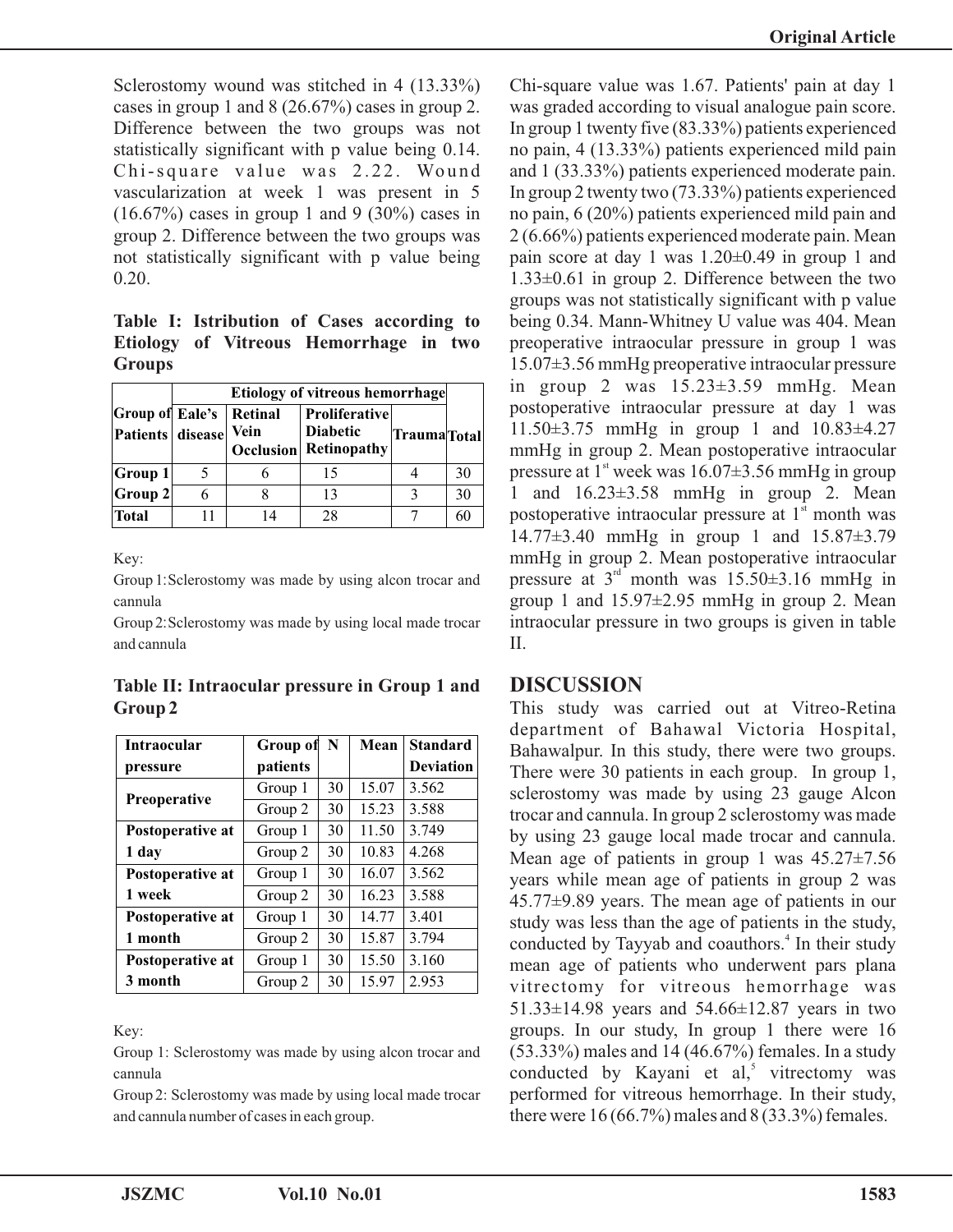Our results are similar to the results of Kayani et al, in that majority of patients undergoing vitrectomy were male. In the present study, etiology of vitreous hemorrhage in group 1 was found to be Eale's disease in 5 (16.67%) cases, Retinal vein occlusion in 6 (20%) cases, proliferative diabetic retinopathy in 15 (50%) cases and trauma in 4 (13.33%) cases. Etiology of vitreous hemorrhage in group 2 was found to be Eale's disease in 6 (20%) cases, Retinal vein occlusion in 8 (26.67%) cases, proliferative diabetic retinopathy in 13 (43.33%) cases and trauma in 3 (10 %) cases. Difference in etiology of vitreous hemorrhage between two groups was not statistically significant. p value was 0.882 and chisquare value was 0.662.

Kayani et al, reported cause of vitreous hemorrhage was complication of diabetic retinopathy and venous occlusion disease in majority of cases.<sup>5</sup> Goff et al,<sup>6</sup> reported leading causes of vitreous hemorrhage were proliferative diabetic retinopathy, vitreous detachment with or without retinal detachment and trauma. In our study proliferative diabetic retinopathy and retinal venous occlusion accounted for majority of cases of vitreous hemorrhage. Vitreoretina surgery has come a long way from the time of open sky vitrectomy to 17 gauge Machemer's vitrectomy to 27 gauge vitrectomy. Attaching the retina is not enough. Other considerations like functional visual outcome, ease of doing surgery, patients' comfort, affordability, postoperative rehabilitation and cosmetic outcome are increasingly becoming important.Difficulty to insert trocar and cannula was encountered in 1 (3.33%) case in group 1 and in 10 (33.33%) cases in group 2. Difference between the two groups was statistically significant with p value being 0.003. Due to its geometry and architecture Alcon made trocar and cannula experience less resistance during insertion.<sup>11-13</sup> Although it was easy to insert Alcon made trocar and cannula as compared to local made trocar and cannula, local made trocar and cannula was more economical. Apart from being cheap local made trocar and cannula was autoclavable. In a poor country like Pakistan this difference is cost of consumables matters a lot.

Hypotony (IOP less than 8 mmHg) at day 1 was present in  $5(16.67\%)$  cases in group 1 and  $9(30\%)$  cases in group 2. Difference between the two groups was not statistically significant with p value being 0.222. Chi-square value was 1.491. Hypotony at week 1 was present in 2 (6.67%) cases in group 1 and 4 (13.33%) cases in group 2. Difference between the two groups was not statistically significant with p value being 0.389. Chi-square value was 0.74. In a study done by Gosse et al, mean day 1 post 23 gauge pars plana vitrectomy intraocular pressure was 15  $\pm$ 5.5 mmHg while Hypotony (IOP less than 5 mmHg) occurred in 2% of patients. Difference in results of our study and the study done by Gosse et al. may be due to the cut point of Hypotony. In our study we defined hypotony as less than 8 mmHg intraocular pressure, while Gosse et al,<sup>9</sup> defined hypotony as being less than 5 mmHg intraocular pressure.

Sub-conjunctival hemorrhage was present in 9  $(30\%)$  cases in group 1 and 15 (50%) cases in group 2. Difference between the two groups was not statistically significant with p value being 0.071. Chi-square value was 3.27. Source of subconjunctival hemorrhage was accidental puncture of small conjunctival or episcleral vessels during trocar and cannula insertion. In group 2 there was more manipulation during trocar and cannula insertion so does more sub conjunctival hemorrhage occurred in this group. But the difference was not statistically significant between the two groups. In a study done by Kayani et al,<sup>5</sup> sub-conjunctival hemorrhage was present in 23.5% cases of 23 gauge parsplana vitrectomy that is less than that was present in our study. Cannula dislocation was encountered in 2 (6.67%) cases in group 1 and 7 (23.33%) cases in group 2. Difference between the two groups was not statistically significant with p value being 0.071. Chi-square value was 3.27. Cannula dislocation is related to construction of sclerostomy, stability and architecture of cannula and instrument manipulation. Sclerostomy wound was stitched in 4 (13.33%) cases in group 1 and 8  $(26.67%)$  cases in group 2. Difference between the two groups was not statistically significant with p value being 0.14. Chisquare value was 2.22. Suturing of sclerostomy is needed in cases of leaking ports. Sclerostomy port leakage is related to its construction and failure of self-sealing valve mechanism. In a study conducted by Gosse et al.<sup>9</sup> 22% cases required suturing after 23